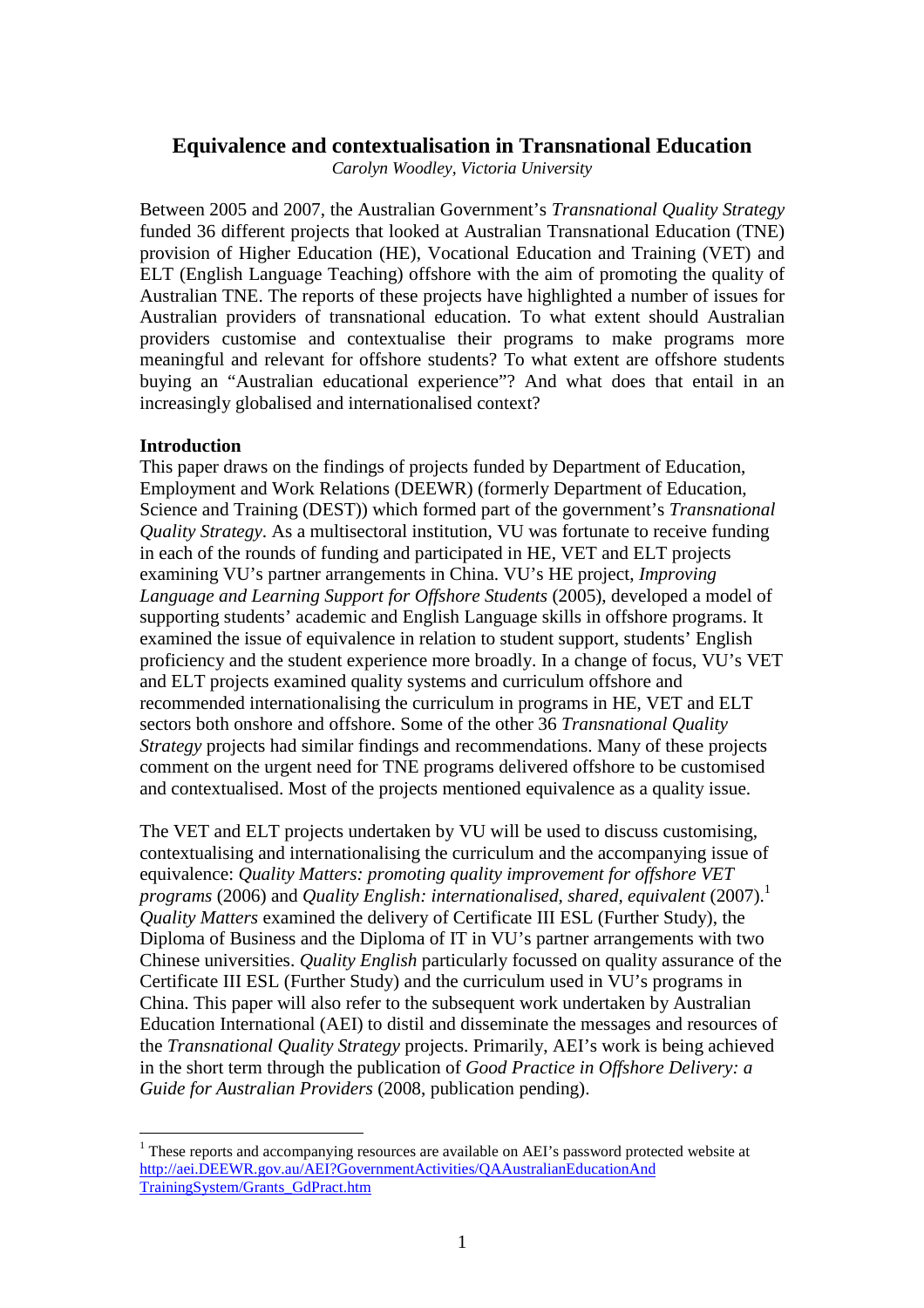#### **Background**

Two themes will come under scrutiny. Firstly, the issues around equivalence and contextualisation will be discussed in relation to student experience, assessment, learning outcomes and teaching and learning strategies. Secondly, the issue of internationalisation will be examined with regard to offshore programs in China: to what extent should Australian providers be internationalising curriculum and teaching methods for offshore programs if Australian educational programs form part of China's own internationalising agenda?

*Quality Matters: promoting quality improvement for offshore VET programs* (2006) and *Quality English: internationalised, shared, equivalent* (2007) stress that TNE programs and teaching need to heed the cultural contexts of delivery; that resources need to be contextualised and customised. Further, both reports recommend that curriculum, including teaching approaches and evaluation strategies and tools, be internationalised. A further important point is particularly made in *Quality English* about internationalising the curriculum; that is, the *how* of internationalising matters: internationalisation of curriculum, pedagogies, evaluation strategies and quality assurance must be done in collaboration with offshore partners otherwise it risks being a neo-imperialist activity. While contextualising and internationalising concern all sectors of TNE, VET does present issues that cannot be generalised; I have tried to distinguish specific VET concerns from the more general discussion.

#### **Methodology**

While VU's two projects differed in some particulars, both projects adopted a range of research approaches. Both projects conducted interviews with Victoria University staff and VU partner staff in China. Importantly, both projects conducted cultural audits: *Quality Matters* (2006) conducted a cultural audit on Diploma of IT resources, assessment and pedagogy while *Quality English* (2007) conducted a cultural audit on English Resources used in China. As part of the cultural audit, *Quality English* used an Internationalising Checklist developed in collaboration with Chinese partner staff and developed a model of internationalised English curriculum – again in consultation with partner staff. A fundamental part of the *Quality English* project was that partner staff were invited to Australia to contribute to the curriculum, the professional development resources, evaluation tools and to co-develop an approach to internationalising. Collaboration was part of the project's methodology and was both well regarded and highly valued by partners.

### **Contextualisation, customisation and equivalence**

VU's projects examining their VET and ELT programs in China especially highlight the need to be aware of the offshore context, the need to customise resources and the need to professionally develop culturally competent staff. In addition to more general diversity matters, staff also need to be aware of and respectful of different educational traditions and for VET teachers to understand different workplace cultures – so teachers' frames of reference also need to be contextualised. Alongside claims for curriculum and teaching methods offshore to be different from onshore, there are, simultaneously, insistent demands that on- and offshore education be equivalent, although more recently there has been a move to the requiring programs to be comparable.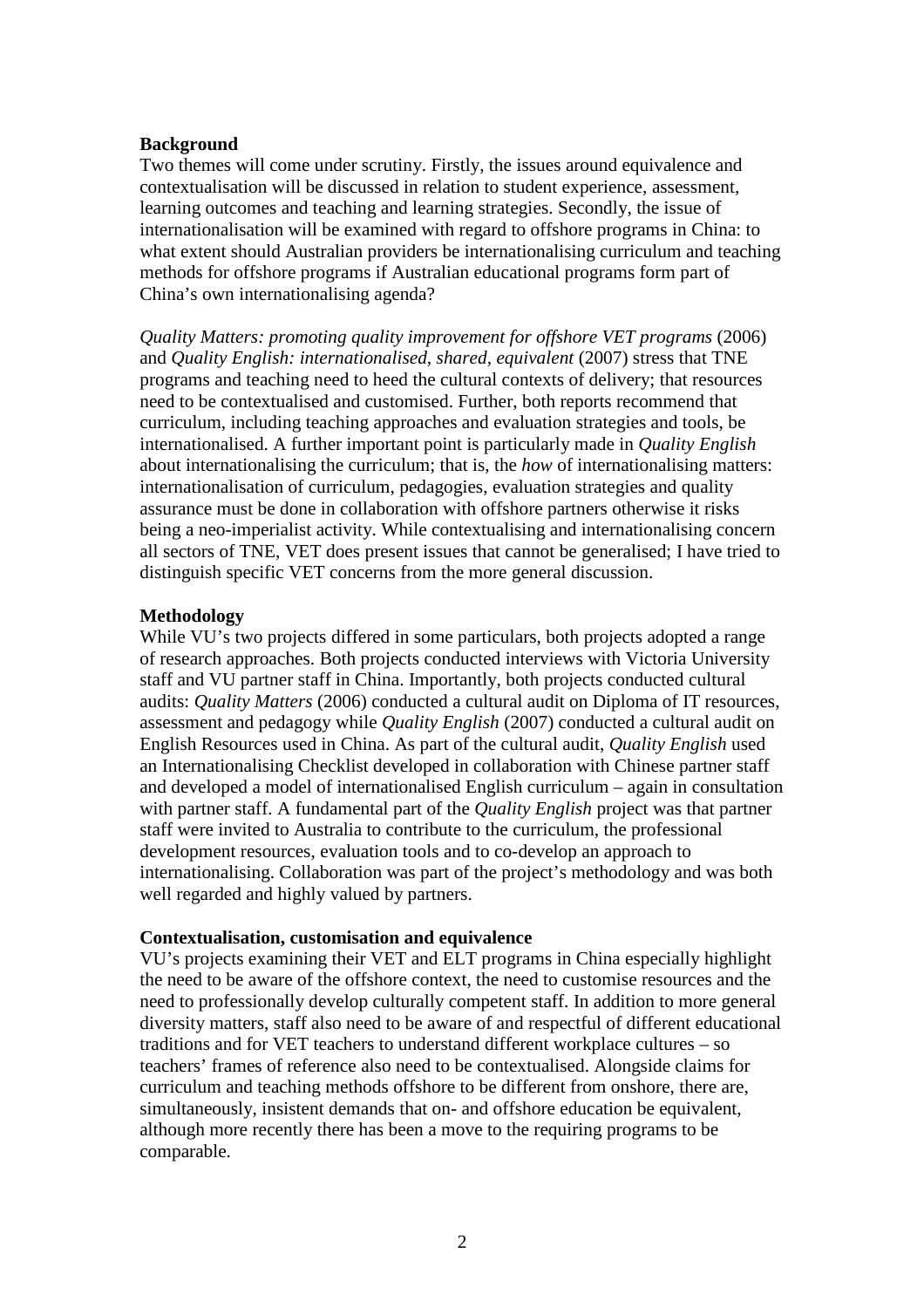### **Equivalence and comparability**

The emphasis on the need to contextualise resources, curriculum and teaching methods has put pressure on one of the four principals of the AEI's *Transnational Quality Strategy*: "Courses/programs delivered within Australia and transnationally should be equivalent in the standard of delivery and outcomes of the course, as determined by nationally recognised quality assurance arrangements" (AEI, 2005). In the last year, there has been a definite shift away from thinking that programs need to be equivalent and a move to requiring that they now need to be comparable (Guthrie, 2007). The distinction between equivalence and comparability might be likened to the difference between credit transfer and RPL. Many European documents on quality assurance of cross-border education refer to "comparability"<sup>2</sup> of courses and, in Australia, the AVCC Guidelines use "comparability" rather than "equivalence". Arguably, the equivalence issues for VET offshore are even more complex than for higher education given the differences not only in workplace legislation but also workplace cultures.

The use of comparability over equivalence is becoming more wide spread: "The use of "comparability" recognises the extent of engagement of importing countries in the transnational endeavour. This goes some way to constructing transnational education as a mutually productive and reciprocal engagement" (AEI, 2008). Comparability allows for greater cultural and linguistic differences than does equivalence and, as the preceding quotation suggests, invites partner input; thus it has the capacity to encourage more culturally appropriate programs.<sup>3</sup>

While some of this terminological debate can be seen as inconsequential hair-splitting by teachers on the ground, it is also true that, upon closer inspection, it is more realistic to expect that programs, while equivalent in terms of learning outcomes, program purpose, evaluation tools, teacher qualifications, facilities and resources, also be relevant and appropriate to the student cohort and the culture in which they are delivered: "The notion of 'equivalence' of quality assurance processes and of learning needs to be contextualised in the wider quality issue of pedagogical and cultural appropriateness" (Woodley, 2006). Equivalence was never meant to imply sameness but it does signify more similarity than comparability. Carmichael (2005) reminds us that 'identical' is a culturally problematic notion and the *Good Practice* projects were united on that front: you cannot deliver the same programs on- and offshore. However, we do need to determine what can be changed while ensuring equivalence or comparability.

The key issues for equivalence of learning outcomes primarily involves the issue of equivalence of learning outcomes while teaching and learning activities and assessment tasks need to be comparable. The attempt to quantify how much a program can be contextualised might be helpful in regards to content: JCU requires that curriculum and assessment offshore should be fundamentally the same as onshore but allows for up to 20 per cent of content and assessment to be varied to suit local students.<sup>4</sup> If an onshore program was already internationalised, 20% would certainly

 $\overline{a}$ 

 $2^2$  See for example UNESCO Guidelines for Quality Provision in Cross-border Higher Education, 2005, at http://www.unesco.org/education/guidelines\_E.indd.pdf accessed 1/02/2008.

<sup>3</sup> See *Good Practice in Offshore Delivery: a guide for Australian Providers* (AEI, 2008) for a full discussion of equivalence and comparability.

<sup>&</sup>lt;sup>4</sup> JCU's work on equivalence is useful: www.jcu.edu.au/asd/quality/Equivalence\_in\_QA5AB\_endorsed.d.htm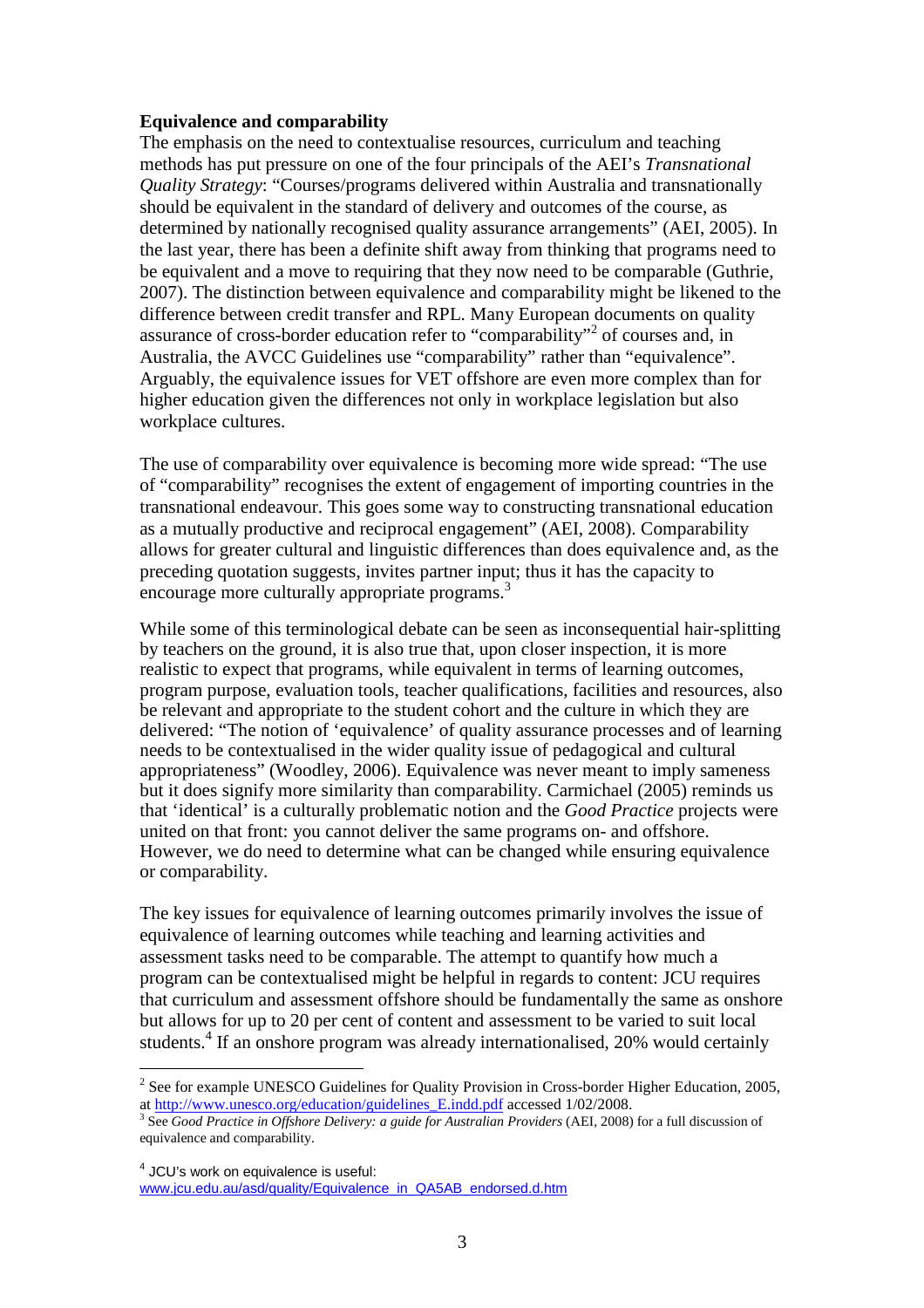enable some localising of the curriculum to occur. These changes focus on content: the amount of change permissible to the student experience could be something else again.

Such a massive reconceptualisation of offshore TNE that serious contextualisation requires has significant implications for Australian educators working offshore and onshore: from Training Packages to teaching qualifications. Ideas of customisation, contextualisation and internationalisation need to be unpacked and examined while cognisant of the need to be able to demonstrate comparability. The extent to which programs are adjusted for offshore delivery raise a number of other questions: To what extent should Australian providers customise and contextualise their programs to make programs more meaningful and relevant for offshore students? Is 20% about right and who makes that 20% alteration? To what extent are offshore students buying an "Australian educational experience"? And what does that entail in an increasingly globalised and internationalised context? To what extent does English play a part in Australian qualifications? Global qualifications? Australian trade qualifications? If English is soon to be spoken by more so-called non-native speakers than native speakers, how important is Standard English? Too many questions to address, here – but pressing questions nonetheless.

Crucial in all these teaching and learning issues from a quality perspective is who, in a partner arrangement, sets assessment, who marks assessment and what criteria are used in marking assessment. Assessment, that is, the demonstration of student learning, has to be the key to ensuring equivalent outcomes, if not inputs. Most of the *Good Practice* projects insisted that Australian providers must control all these processes: others settled for Australian providers being involved in pre- and postassessment moderation. How far assessment might be internationalised is another intriguing question.

### **Training Packages**

While the concept of comparability may allow for greater customisation, arguably the tension between the prescribed structure of training packages and what the students want and need offshore cannot easily be circumvented without risking AQTF noncompliance. Some of the competencies comprising a training package are mandatory, specific to Australian industry and/or Australian law and cannot be customised to the extent that would make them relevant and appropriate for offshore students who do not necessarily want to work in Australia. While contextualisation and customisation may be interchangeable terms in general discourse, in VET discourse, they have distinct and very different meanings.

Contextualisation refers to "tailoring units of competency to suit specific needs". Contextualisation allows training packages to be flexibly delivered through modifying units of competency to better reflect local needs. That being said, however, there are guidelines that must be complied with. Restrictions to contextualising training packages include not being able remove the number and content of elements and performance criteria to be achieved and being able to add specific industry terminology to performance criteria only where this does not distort or narrow the competency outcomes (DEST, 2007). Contextualisation is not always sufficient to render all aspects of Training Packages relevant and meaningful in China.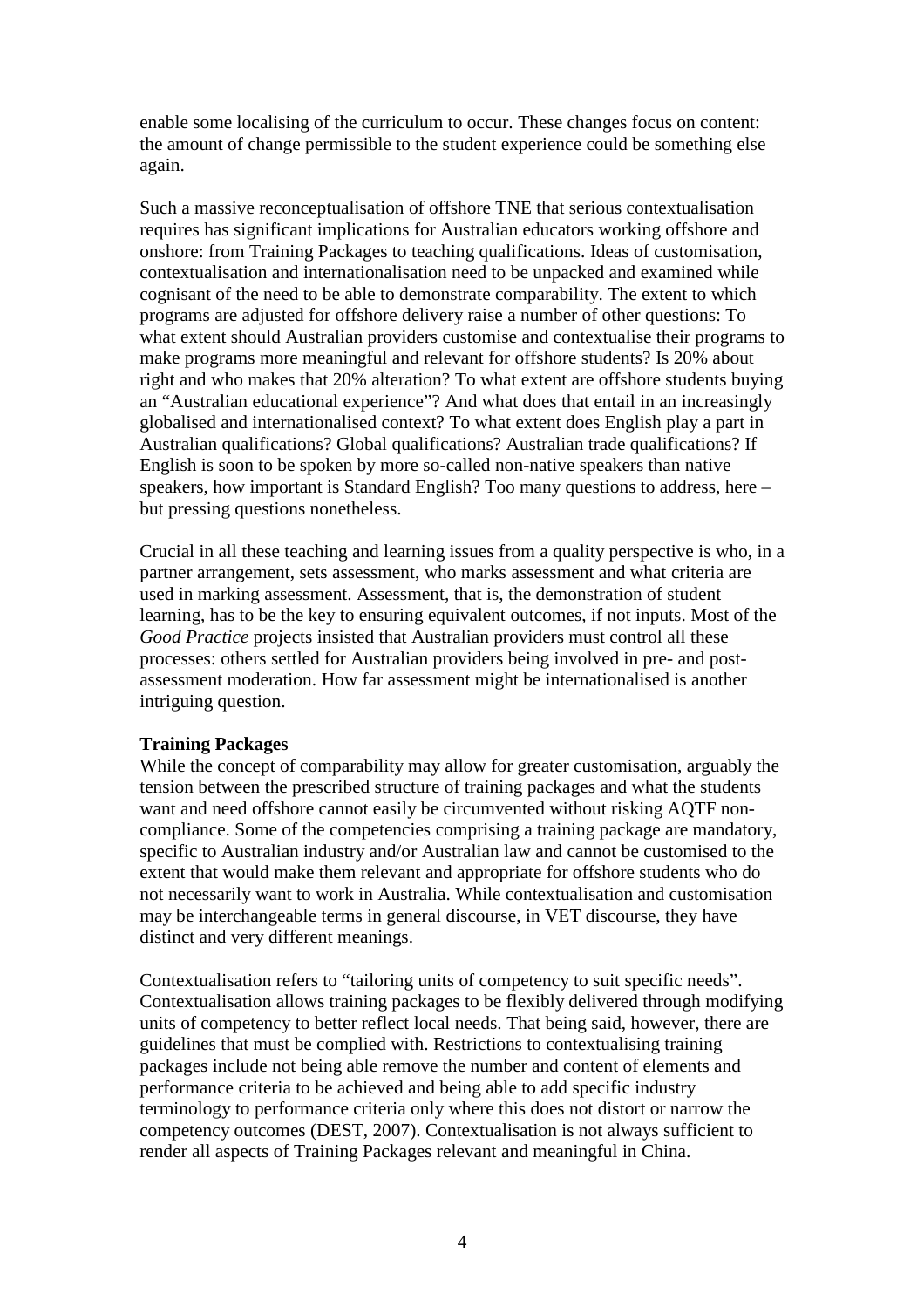Customisation, in relation to Training Packages, specifically refers to the packaging of a program; that is, **"**packaging rules means making available a choice of units within the packaging arrangements of a training package to suit local clients and/or conditions" (DEST, 2007). Customisation could well form part of a contextualising process but, again, the rules guiding these processes may be too rigid for some offshore clients.

The DEST website on working with Training Packages asks the question: "What if existing qualifications do not suit an identified need?" What, indeed? The answer provided is of course the one TNE operators need to collectively pursue: "If an identified need cannot be met by packaging or contextualising a training package qualification, it may be necessary to explore the option of developing a course for accreditation" (DEST, 2007). Either international perspectives need to be invited at development stage of Training Packages or curriculum must be developed by individual institutions.

# **VET to HE**

The various stakeholders involved in the delivery of VET offshore (partners, students, local teachers, VU teachers and Australian industry) have "quite different expectations of what the VET system should deliver" (Blom and Myers, 2003: 40). For VU's students offshore, as is the case with many of the other TQS projects, what students want is a pathway from VET to higher education, not a VET qualification. The Australian Qualifications Framework (AQF) website states clearly that the focus of VET is learning in and for the workplace. There are two issues here: using VET only as a Pathway to higher education and "the workplace". Culturally, "the workplace" is not a universalised entity and training packages were never intended to develop English language and study skills to the extent that Chinese students need.

Given that many of the VET Business students in China want to articulate into degrees, the narrow vocation reference of training packages is doubly problematic. VET providers in China need to recall that it is often VET's association with universities that attract students in China. One operator offshore is blunt: '"If it weren't for the fact that we have these agreements with the unis…a lot of them wouldn't even bother to talk to us…"' (cited in Moran and Ryan: 50). So VET providers need to be realistic about what students need. If they don't need the whole qualification, it is an option for RTOs to use of Statements of Attainment, rather than whole Certificate awards be issued to better accommodate the needs of the students. It is also pertinent to consider developing curriculum that will be more internationalised and more appropriate to developing students' English language and study skills in readiness for English language higher education degrees.

# **Contextualisation more broadly**

The key message on the broader issue of contextualisation, of course, is that programs that are successful in Australia cannot be transplanted offshore and be expected to produce similarly successful outcomes for students. Smith and Smith (1999) caution that "cultural imperialism…can attend the delivery of VET programs designed for one culture [and delivered] into another" (2). Similarly, Moran and Ryan (2004) warn that "Globalisation presents Australian VET providers with a potentially large, new and diverse client group whose occupational, social and politico-legal environments are based on norms and standards that can differ considerably form the assumptions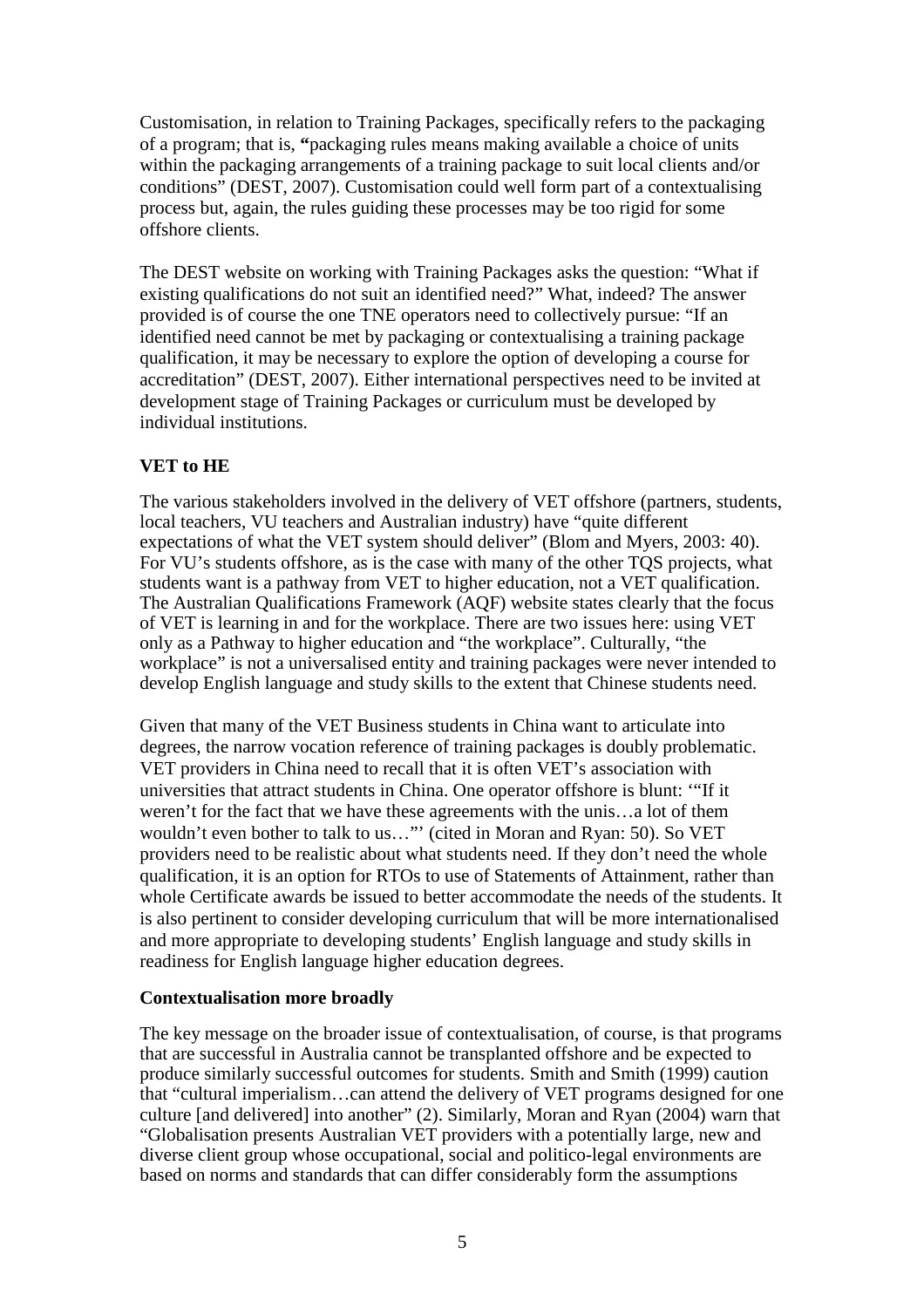underlying the Australian competency-based model of training". While DEST (2005) insists Training Package developers "use a network of industry contacts to ensure learning is relevant to current workplace practice", how far that network extends to ensure global and more particularly South East Asia representation is unknown. Perhaps it is not until teachers deliver Training Packages offshore do they realise how "culture bound" (Moran and Ryan, 2004) Australian training programs are. It is important to recall, too, "what Training Packages are not designed to do" (ANTA, 2004: 42) – they were not designed to operate in China.

Training Packages are not just "culture bound" in the sense that they are produced in Australia for Australian industries: "VET works for people giving Australians worldclass skills and knowledge" states a heading outlining Australia's National VET Strategy in *Shaping Our Future*. "Chinese" cannot simply replace "Australians". In support materials for VET teachers, there is little on teaching NESB students or teaching offshore. *Contextualising teaching and learning* (2005) never mentions offshore settings in all of its examples of delivery modes. For all the times "the workplace" is mentioned, it is never offshore. What the report does say is that contextualising is "the activity undertaken by a teacher to make units of competency meaningful to the learner. This involves incorporating industry or enterprise work practices into the teaching and learning process" (6). Interviewees thought that comparative approaches for some Business subjects would be more meaningful to students; Australian Business Law and Australian Taxation Law, for example, would benefit from a comparative approach. One teacher pointed out, that "You could end up failing someone on the basis of something not in the Training Package" if you try to make existing training packages relevant.

To teach an internationalised curriculum to English as a Foreign Language (EFL) learners in China requires expertise beyond that which is required by the Certificate IV Assessment and Workplace Training as the comparative approach demonstrates. To teach Australian Taxation Law comparatively, teachers would need to know Chinese Taxation Law to be able to discuss the two systems. Skills required to teach offshore are complex: VET teachers in China need to be the discipline expert, the English Language teacher and the teacher of intercultural communication skills. Again, the Certificate IV Assessment and Workplace Training does not reflect this. Perhaps just as importantly, the Chinese Ministry of Education does not regard the Certificate IV Assessment and Workplace Training qualification as sufficient for Foreign Teachers in China: foreign teachers need to have an undergraduate qualification, a teaching certificate and at least two years teaching experience in order to teach in China.

#### **Internationalising the Curriculum**

Amid demands for programs to be internationalised, customised and/or contextualised, there seems to be a range of interpretations as to what this might mean and how it might occur in a culturally appropriate way. Internationalising in the VET sector, in particular, can mean anything from getting a product into the international arena – just selling education offshore – to benchmarking against international standards to ensuring technical interoperability (Australian Flexible Learning Framework, 2004). Smith and Smith are adamant, however, that: "Internationalisation is not just about offering services to people of other nations" (1999) – although this service provision may well form part of a broader internationalising agenda.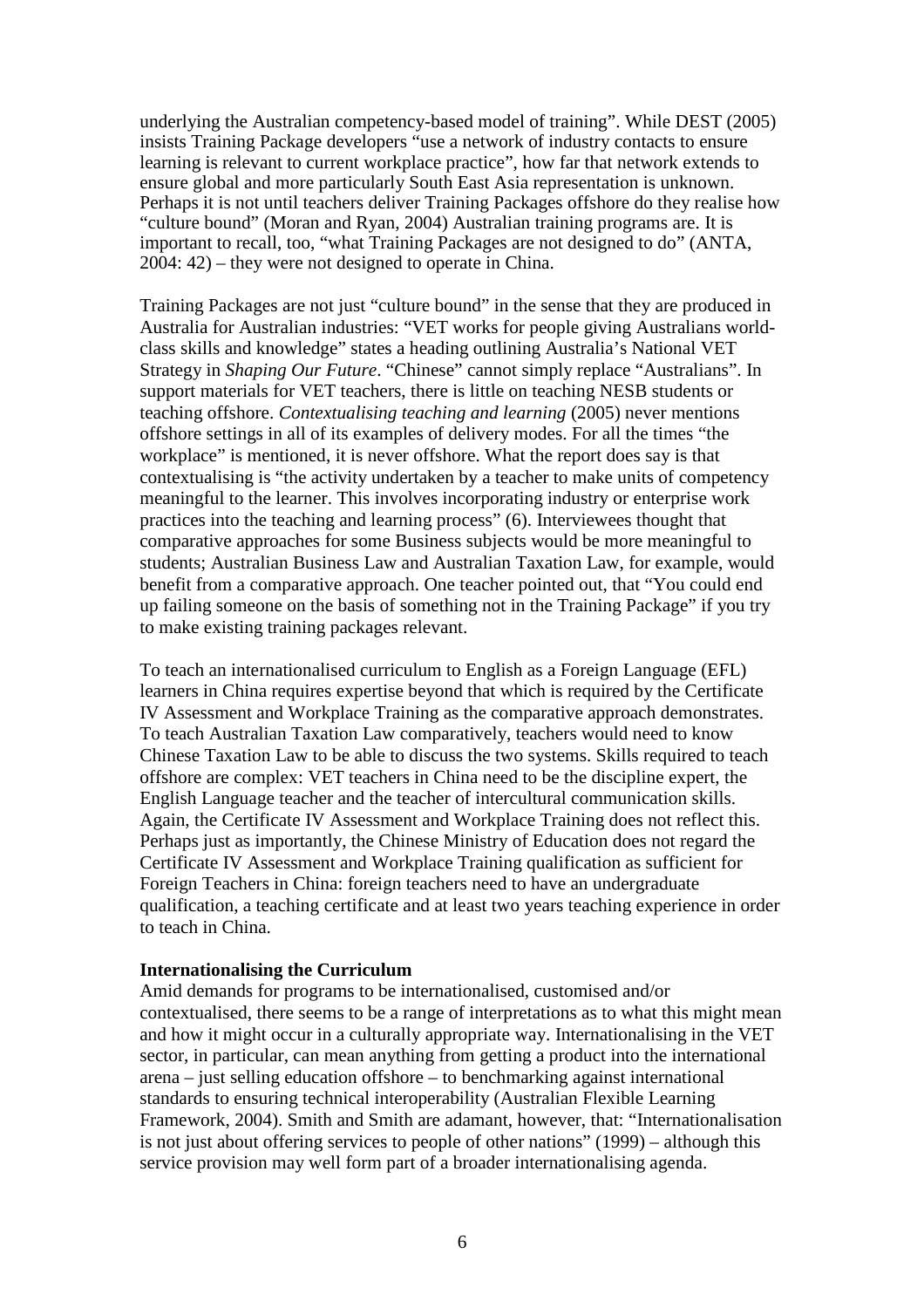While cognisant of the idea that "Internationalisation of VET is a process of change whereby VET responds to the challenge of the emerging international world order in all it dimensions: economic, technological, social and cultural" (Schofield 1997: 9), internationalising in the *Good Practice* reports overwhelmingly refers to the immediate need to internationalise curriculum – and this includes what we teach, how we teach and how we evaluate our educational programs. These concerns have ongoing implications in VET in the development and delivery of training packages, as well as the teaching styles, qualifications and the intercultural competence of teaching staff.

Internationalising in VET could mean including global perspectives and within content and teaching design, contextualising or customising existing programs for offshore delivery, emphasising "transferable and required skills to equip students for work in modern day industry and enterprises" (Australian Flexible Learning Framework, 2004) over "content" or it could just mean marketing Australian education offshore. All too often, internationalising is conflated or equated with either having international students<sup>5</sup> or simply delivering to an international cohort. While the presence of international students onshore and the experience of offshore delivery may well galvanise activity on Internationalising, a curriculum can be internationalised without a single international student in sight. After a baptism of fire, teachers' often become keenly aware to include the development of intercultural skills in an internationalised curriculum.

If Australian educational programs, both on- and offshore were internationalised, less customisation would be required and comparability or even equivalence between onand offshore would be more apparent. It is essential that internationalisation of the curriculum be achieved through collaboration with offshore partner staff. VU's experience in the *Quality English* project demonstrated that collaborative curriculum offers a key to developing an equivalent yet culturally appropriate and meaningful program. To refigure topics, activities and assessment to encourage an internationalised curriculum for Chinese students does not involve Australian teachers choosing an "Asian" topic and finding some articles about it – even in an Asian English-language paper. Hudson and Morris (in Liddicoat 2003: 71) are emphatic about internationalising curriculum in higher education: "It is not enough for academics to make multicultural gestures." Collaboration on curriculum development is needed at every stage – otherwise Australian educators risk tokenistic and neoimperialist practices. Internationalised Training Packages require a great deal of collaboration from offshore educators and industry.

It is perhaps timely at this point to recall that, with all the concerns about appropriate curriculum and what are really long term proposals for curriculum development, students are not a static, homogenous cohort. As one Chinese colleague commented: "Modern Chinese students are expecting something new and exciting from both their Chinese and non-Chinese teachers." (Woodley, 2007: 2). Business and education in China are both growing and changing exponentially. We need to think about teaching 'content', industry contexts, teaching styles and we urgently need to think about

 $\overline{a}$ 

<sup>&</sup>lt;sup>5</sup> See, for example, DEST's website at

www.dest.gov.au/sectors/training\_skills/publications\_resources/trainingtalk/issue\_02/aei.htm that celebrates how much money international VET students bring to the economy. This is described as "The internationalisation of our VET system".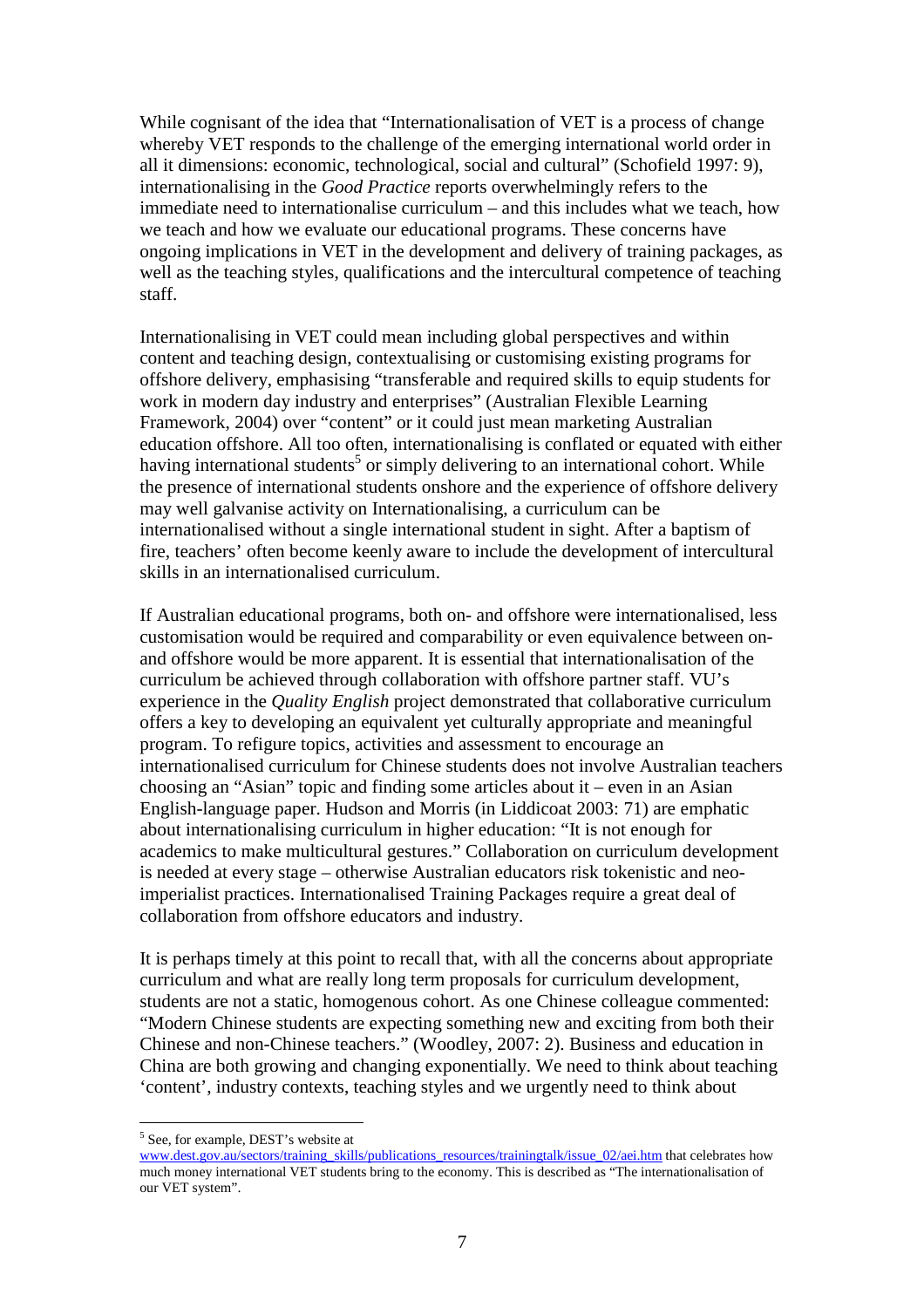educations technologies: "Today's students – immersed in an increasingly digital world – are seeking richer and more engaging learning experiences" (Macquarie University, 2005 cited in AEI, 2008). Teachers, curriculum developers and professional developers certainly have their work cut out for them.

## **What we teach**

According to one definition, internationalising the curriculum could mean adapting Australian educational programs for an offshore cohort. A teacher might use an article from *China Daily News* instead of *The Age,* they might change a biblical reference to loaves and fishes to a more general comment about making do with less and they might delete the local example of the company in Mildura under investigation for exploiting foreign workers as it seems a bit parochial in Beijing. Some teachers are explicit in their teaching, careful in either using plain English or explaining colloquial terms. This same teacher might watch local English news channels to make references to local events – and this is certainly a good start. Collaboration with partner staff, who already customise aspects of the program for their students, would result in a less tokenistic approach. Peppering existing materials with an exotic smattering of case studies or readings is the most obvious knee jerk response to the need to internationalise and it is not appropriate.We need to be asking:

- Who is internationalising the curriculum?
- Who decides what is international?
- How are diverse views incorporated?
- Is the identity of an Australian education product maintained?
- Does internationalisation allow for local and Australian content, references and idiosyncrasies?

A globalised curriculum could impose sameness everywhere so that education is dissociated "from the social, cultural and political origins of a country" (Hallak cited in Ziguras and Rizvi, 2001: 155). The *Quality English* project developed Principles of Internationalising and an Internationalising Checklist that ensures the local is not swamped by the global. The checklist items are designed to ensure that all ELT teaching and learning material used and developed by teachers and curriculum developers

- Is explicit about the cultural context or assumptions of the topic
- Creates a learning environment where students are comfortable about comparing cultural perspectives
- Offers or invites multiple cultural perspectives in any reading
- Includes resources that are produced by writers from a range of cultures
- Invites comparisons with the same phenomenon or topics in a range of cultures
- Develops students' ability to reflect on their own cultural perspectives on an issue (Woodley, 2007).

But what does this mean for Australian qualifications? What is distinctly Australian about internationalised Australian qualifications in a global market?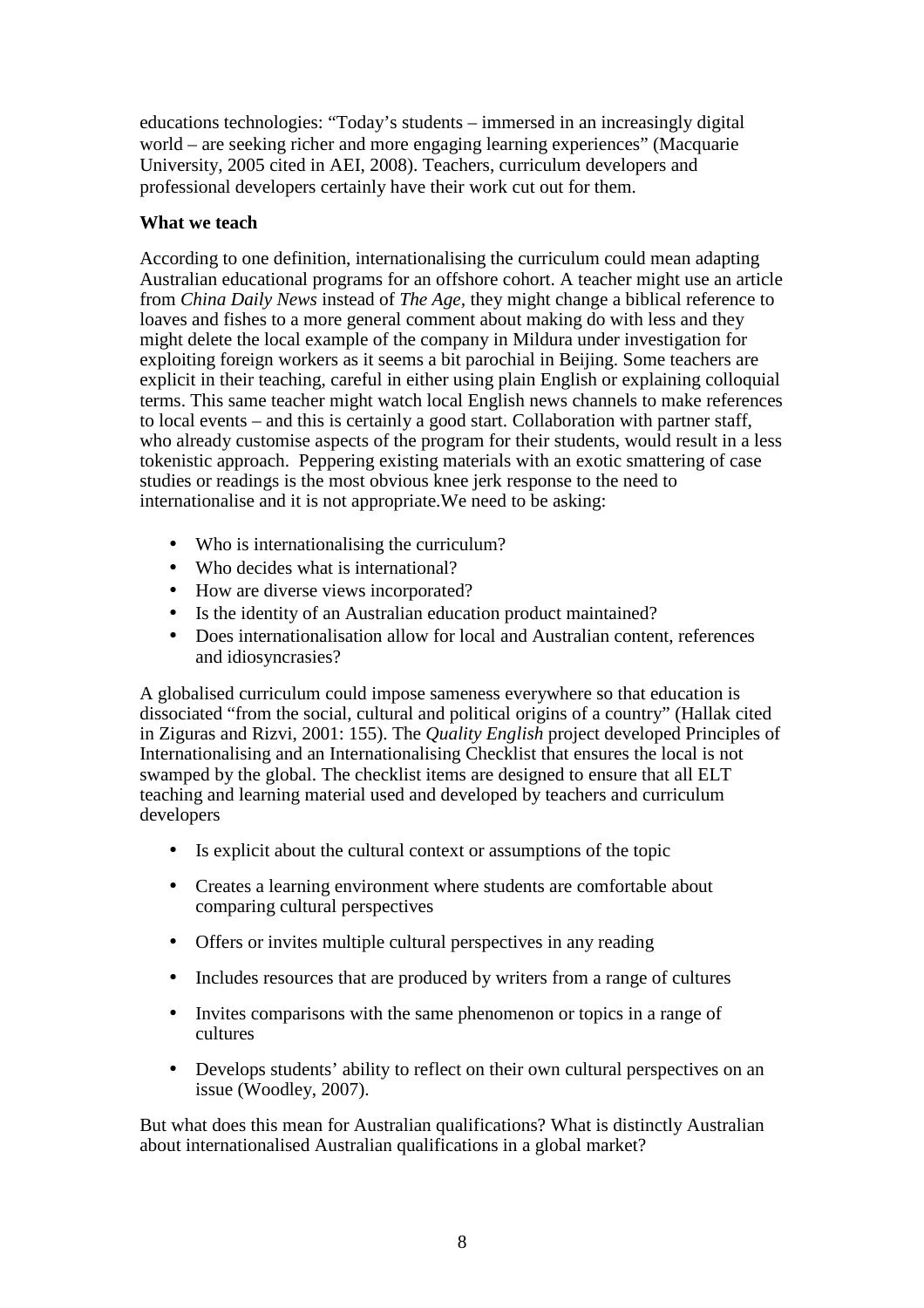#### **How we teach**

There needs to be a balance between the idea that students offshore are buying an "Australian educational experience" – whatever that means – and the need to teach in a manner that actually enables learning. Australian teaching staff should teach in a manner that is respectful of students educational traditions and English levels. Resources should ensure a mix of local and international references – and that is the easy part. Teachers also need to be mindful that communicative teaching approaches are only one way to teach and that many students in China are mystified by questions shot at them by teachers and expectations to "discuss" issues and offer opinions. The effectiveness of learner-centeredness is culturally determined: we need to have a firm understanding of our own teaching practices, why we do what we do and how we think our students learn: and we need to understand that some students might be disadvantaged by the way we teach.

'Learner-centeredness has provided a banner for the moral superiority of the communicative approach' (Holliday 1994 in Pennycook: 175). We need to be mindful that the communicative approach is only one way to teach and that the effectiveness of learner-centeredness is also culturally determined. Offshore, the assumed moral superiority of Western teaching methods is as arrogant as it is unhelpful to students. Offshore teachers should seek partner feedback on their teaching, they should seek to understand how their students learn and should not impose their own unexamined teaching practises on students unfamiliar with communicative pedagogies.

So, yes, students offshore may need, enjoy and even expect some exposure to "Australian teaching styles", to colloquial English, to resources that may include unfamiliar places, cultures and values: but teachers need to be careful not to exclude students, to be careful not to inhibit learning and to be careful not to offend. Professional development opportunities for teaching staff working offshore are currently left to the institution to arrange: but internationalising teaching pedagogy should feature in mandatory qualifications for teachers working offshore.

#### **Internationalising and Globalising – where does localising fit in?**

If it is the case that materials used in Melbourne are so internationalised, and the language of instruction and the cultural assumptions about learning and teaching are also so internationalised that any particular national bias has been eradicated from the curriculum, the push for comparability between on- and offshore programs would be less insistent. In his talk 'Ensuring Offshore Quality' (2005), Carmichael mentions 'a gradual move from thinking in terms of Australian education overseas, to thinking about locally-relevant education provided by an Australian-based university'; but it hasn't happened yet and it certainly hasn't happened in VET programs. A common refrain from teachers and managers alike is that, "They're getting an Australian qualification" – but that does seem somewhat parochial in a global age and yet we haven't worked out how such qualifications can be locally relevant.

At Victoria University, like many Australian universities, Internationalising broadly aims to develop students' international perspectives – particularly in their professional and discipline areas. Internationalising covers broad areas like intercultural communication skills, cultural awareness and more specific knowledge of particular cultures. China's Ministry of Education (MoE) is also aware of the need to develop cross-cultural skills: "colleges and universities should cover components of learning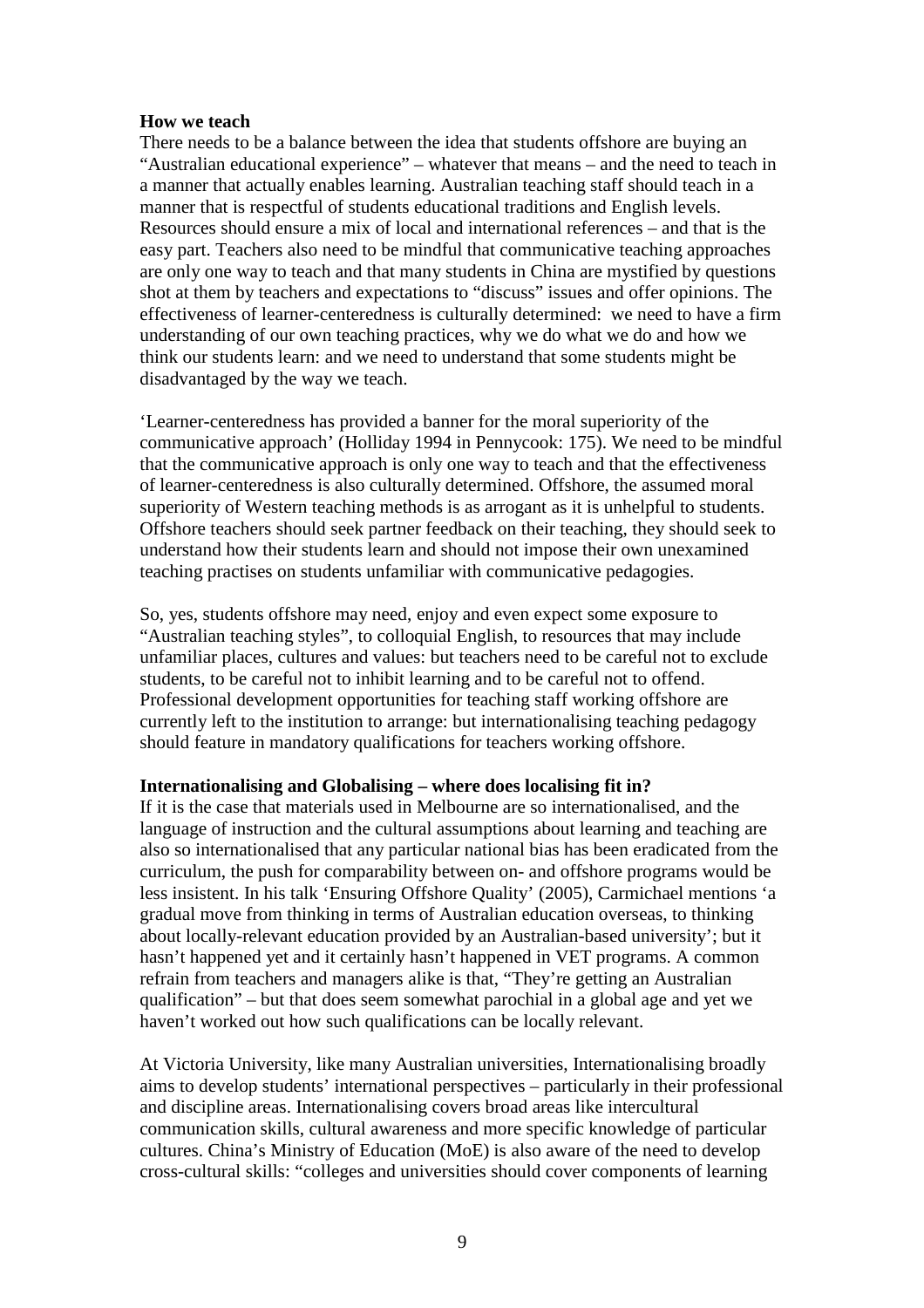strategies and intercultural communication in their teaching so as to enhance students' abilities of independent learning and of communication" (MoE, 2004: 21). It would be timely to tap into the MoE's internationalising drive for mutual benefit. Overall, there is a demand for education programs offshore that is not currently being met by Australian training packages. Educational institutions in Australia and offshore have had internationalising on the curriculum on the agenda for over a decade. It is time Training Packages started being developed with and for offshore clients in collaborative arrangements that would be mutually beneficial.

## **Conclusions**

A number of good practice projects conducted between 2005 and 2007 as part of the Australian Government's *Transnational Quality Strategy* to improve transnational educational have highlighted the need to balance an internationalised approach to curriculum development and teaching with an awareness of local context. Any internationalising "of curriculum, pedagogies, evaluation strategies and quality assurance must be done in collaboration with offshore partners" (Woodley, 2007) or risk being inappropriate.

"Internationalisation of TAFE is not a luxury or soft option for TAFE but is rather an essential component in the adaptation of TAFE to the emerging condition of the  $21<sup>st</sup>$ century" (Australia TAFE International, 1996). Twelve years ago, that statement probably referred to delivering offshore. Today, internationalisation is still not a soft option – it is still essential if VET is going to adapt to the emerging condition of the  $21<sup>st</sup>$  century. But internationalisation now is about relationships with partners, developing international perspectives in staff and students, using technologies to learn, research and collaborate. It is a far more reciprocal internationalisation that is called for now, just as much about collaborative curriculum development and professional development as it is about marketing.

And, finally, it is important to state that to achieve educationally meaningful internationalised curriculum is an expensive undertaking that must be resourced.

# **References**

Australian Education International (AEI) (2008) Good Practice in Offshore Delivery: a Guide for Australian Providers, DEEWR: Canberra.

. Australian Education International (AEI) (July 2007). Transnational Quality Strategy, fact sheet at www.transnational.dest.gov.au/NR/rdonlyres/5FDEF8EE-3F55-4857- 8CFB-B6E810C69F6E/19181/TQSfullupdateforweb.pdf

Australian Education International (AEI) (July 2007). Transnational Quality Strategy, fact sheet at www.transnational.dest.gov.au/NR/rdonlyres/5FDEF8EE-3F55-4857- 8CFB-B6E810C69F6E/19181/TQSfullupdateforweb.pdf%20 accessed 19/12/2007

Australian Education International (AEI), "Key Features of the Strategy" at www.transnational.dest.gov.au/TQSbackground.htm#Key\_Features\_of\_the\_Strategy accessed 19/12/2007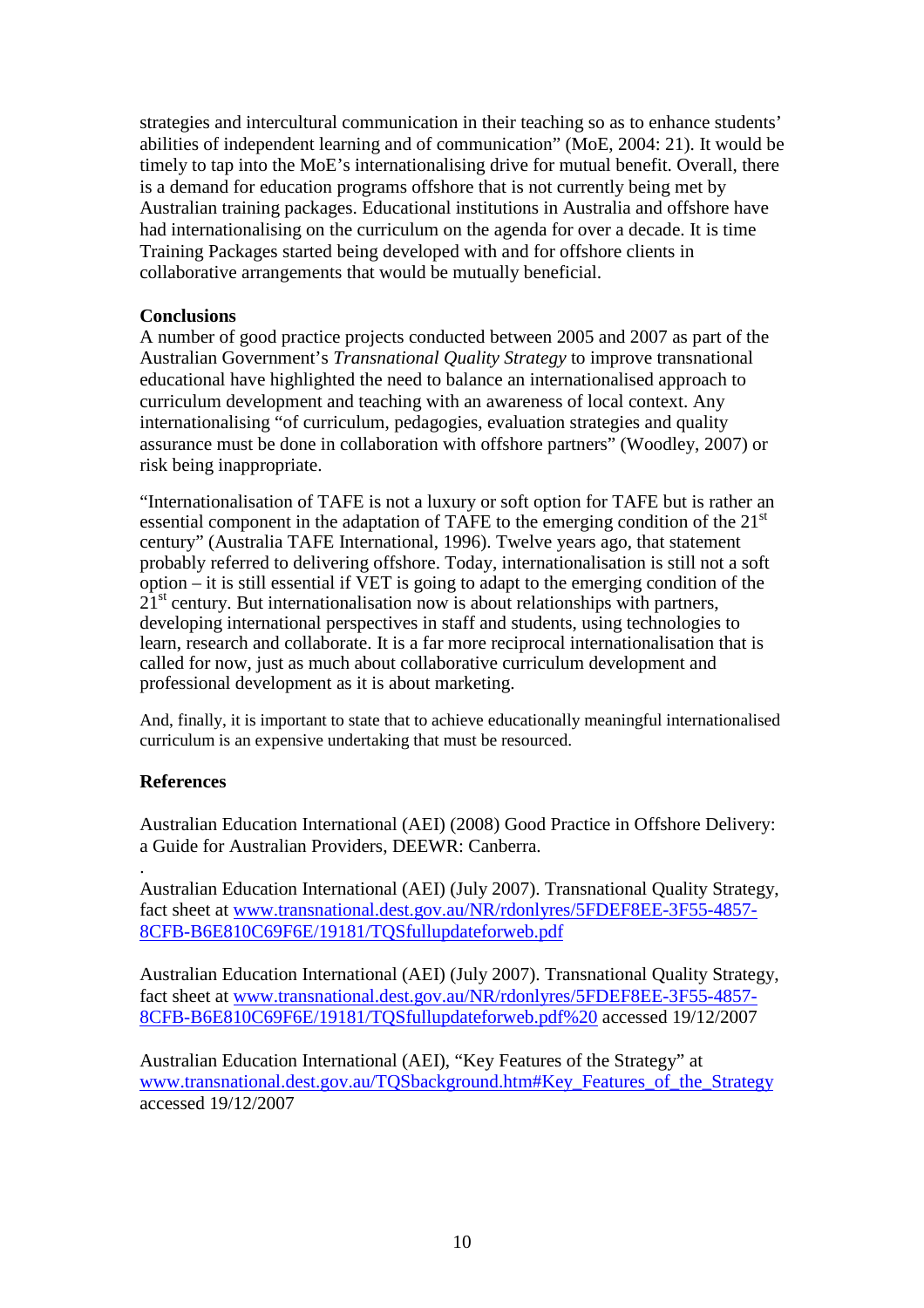Australian Flexible Learning Framework (2004). Globalisation/Internationalisation of Online Content and Teaching: Australian Flexible Learning Quick Guide Series at http://pre2005.flexiblelearning.net.au/guides/international.doc (accessed 20/02/2008).

Australian Flexible Learning Framework (2004). What is Interoperability and Why is it Important? Australian Flexible Learning Quick Guide Series at http://pre2005.flexiblelearning.net.au/guides/interoperability101.doc (accessed 3/03/2008)

Department of Education, Science & Training (DEST), 2007, Training Packages at Work, www.tpatwork.com/back2basics/db2\_contextualisati.htm (accessed 12/02/2008)

Guthrie, H. (2007). Taking Australian Vocational Education & Training to the World - Quality in Offshore Delivery: getting to the nitty gritty, presentation, *ACPET 2007 National Conference*, Perth,

www.acpet.edu.au/dmdocuments/2007\_Conf\_Papers/Conc\_B2\_-\_Hugh\_Guthrie.pdf (accessed 20/02/2008).

Liddicoat, A. J., Eisenchlas, S. & Trevaskes, S., eds., 2003, Australian Perspectives on Internationalising Education, Languages Australia: Melbourne.

Ministry of Education (MoE). 2004, College English Curriculum Requirements, Foreign Language Teaching and Research Press, Beijing.

Moran, L. & Ryan, Y., 2003, The Australian Quality Training Framework and Globalisation of Training Markets, ANTA: Brisbane.

Pennycook, A., 1994, *The Cultural Politics of English as an International Language*, Longman: London and New York.

Scholfield, K., McDonald R. & Leary C., 2004, High Level Review of Training Packages: working paper 6 Pathways, http://antapubs.dest.gov.au/publications/ images/publications/working\_paper\_6.pdf (30/1/06).

Smith, P and Smith, S N, 1999, The Internationalisation of Vocational Education and Training: review of research, NCVER: Adelaide.

University of Tasmania. 2004, Internationalising the Curriculum, course/unit focus on internationalisation, at www.utas.edu.au/tl/supporting/international/ (accessed

Woodley, C. (2006). Quality Matters: promoting quality improvement for offshore VET programs, DEST: Canberra available on AEI's password-protected site: http://aei.dest.gov.au/AEI/GovernmentActivities/QAAustralianEducationAndTraining System/Grants\_GdPract.htm

Woodley, C. (2007). Quality English: internationalised, shared, equivalent, DEST: Canberra available on AEI's password-protected site: http://aei.dest.gov.au/AEI/GovernmentActivities/QAAustralianEducationAndTraining System/Grants\_GdPract.htm